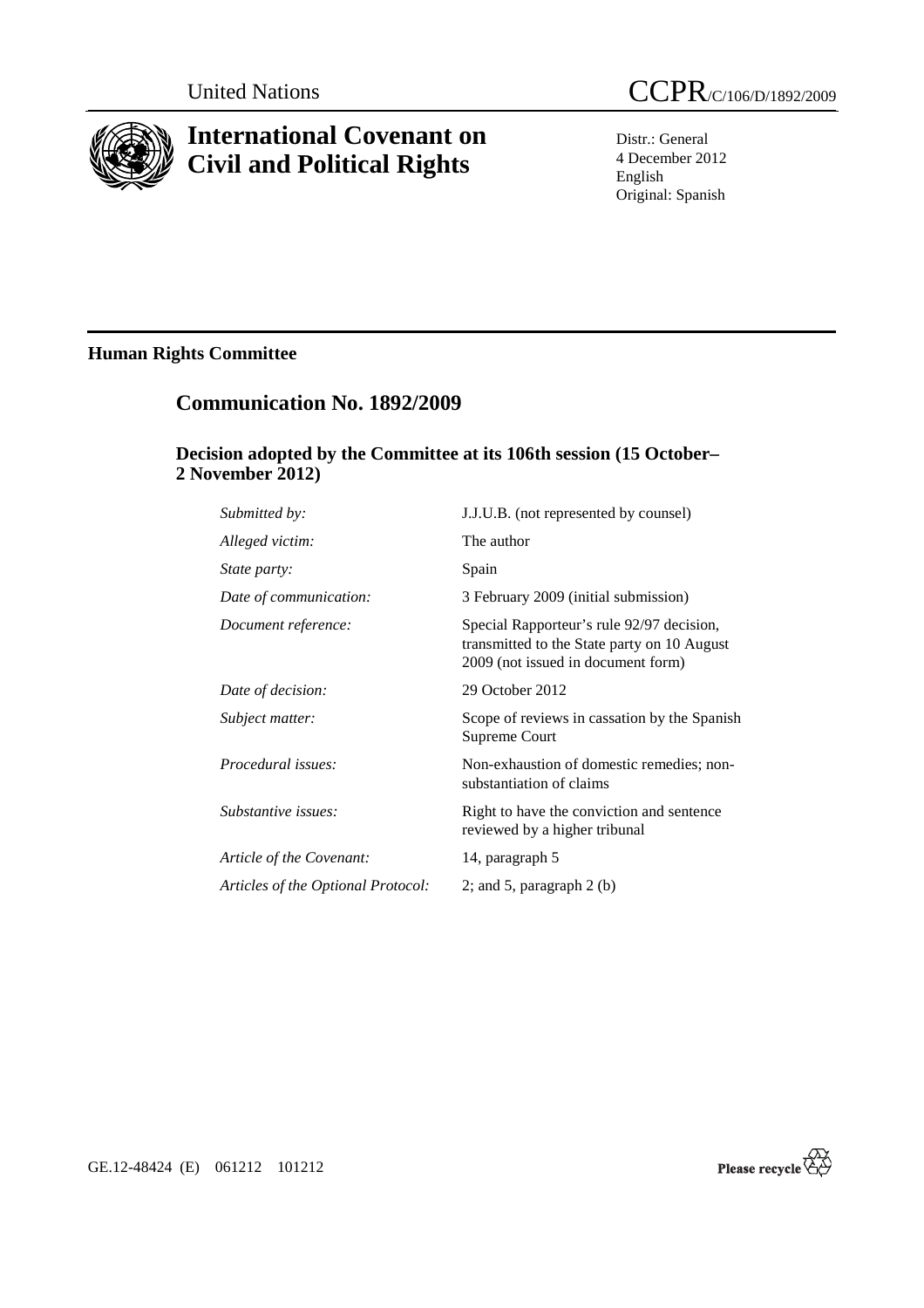### **Annex**

## **Decision of the Human Rights Committee under the Optional Protocol to the International Covenant on Civil and Political Rights (106th session)**

concerning

### **Communication No. 1892/2009**\*

| Submitted by:          | J.J.U.B. (not represented by counsel) |
|------------------------|---------------------------------------|
| Alleged victim:        | The author                            |
| <i>State party:</i>    | Spain                                 |
| Date of communication: | 3 February 2009 (initial submission)  |

*The Human Rights Committee*, established under article 28 of the International Covenant on Civil and Political Rights,

*Meeting* on 29 October 2012,

*Adopts* the following:

#### **Decision on admissibility**

1. The author of the communication is Mr. J.J.U.B., a Spanish national. He claims to be a victim of a violation by Spain of his right under article 14, paragraph 5, of the Covenant. The author is a lawyer and is representing himself before the Committee.

#### **The facts as submitted by the author**

2.1 Mr. J.J.U.B. had been providing legal advisory services to various companies including Mercantil Sima Construcciones Deportivas S.A. since 1 January 1996. As part of these services, the author had filed a civil claim against another company for a total amount of €36,000. A court of first instance in Alicante ruled on the case and ordered the respondent company to pay €42,176.36 to Mercantil Sima Construcciones Deportivas S.A. Subsequently Mercantil Sima Construcciones Deportivas S.A. accused the author of appropriating this amount for himself by crediting it to his personal account and filed a suit against him. Madrid Investigating Court No. 20 initiated proceedings against the author on charges of misappropriation and referred the case to the Provincial High Court of Madrid for a decision.

2.2 In the proceedings before the Provincial High Court of Madrid, the author asked, as a preliminary question, for the hearing to be postponed until the State party established a

<sup>\*</sup> The following members of the Working Group participated in the consideration of the present communication: Mr. Yadh Ben Achour, Ms. Christine Chanet, Mr. Cornelis Flinterman, Mr. Yuji Iwasawa, Mr. Walter Kälin, Ms. Zonke Zanele Majodina, Mr. Gerald L. Neuman, Mr. Michael O'Flaherty, Mr. Rafael Rivas Posada, Sir Nigel Rodley, Mr. Fabian Omar Salvioli, Mr. Marat Sarsembayev and Mr. Krister Thelin.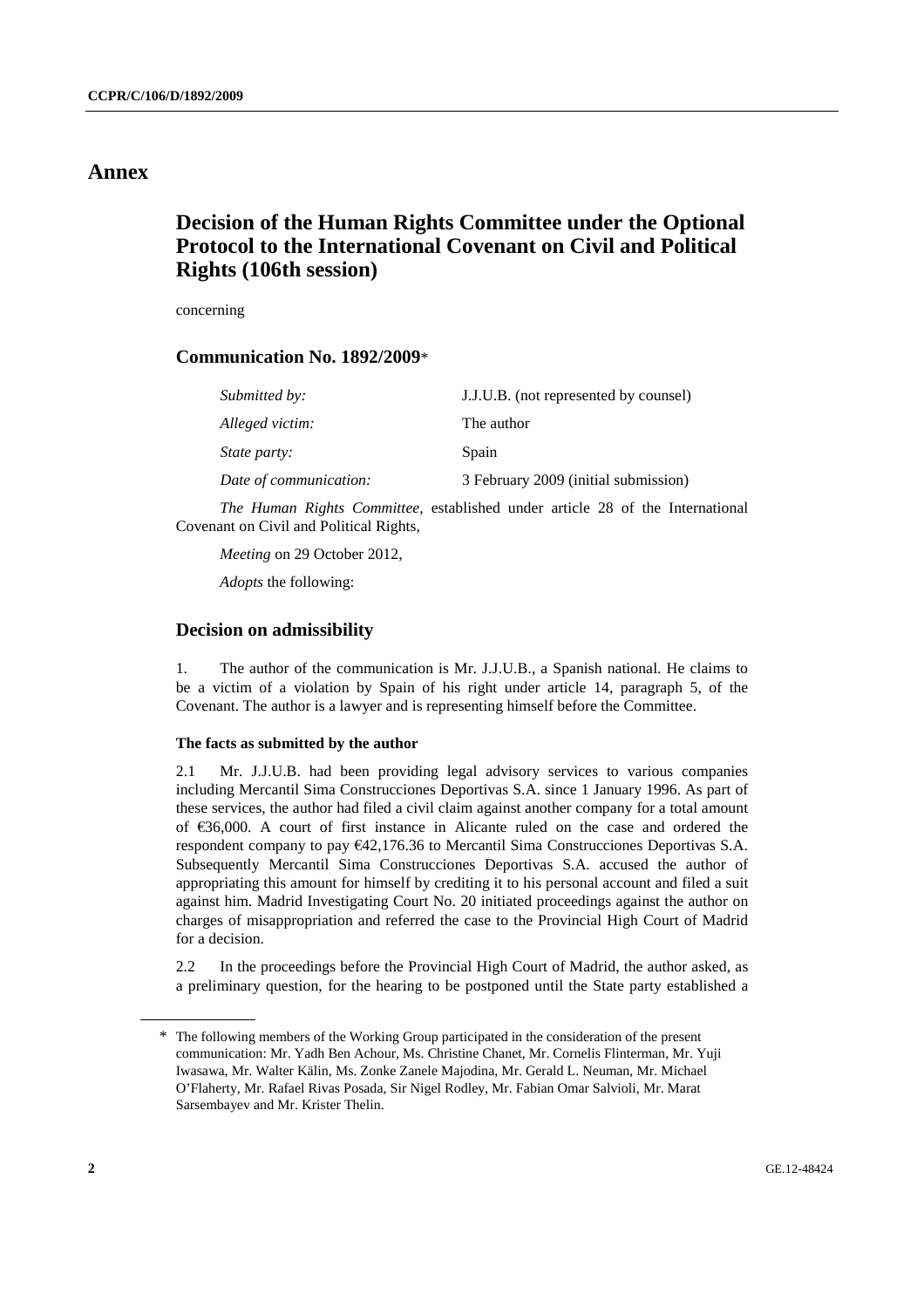system of appeal or second hearings in criminal cases for offences that, as in the case in question, are heard at first instance by a provincial high court. The request was dismissed by the Provincial High Court of Madrid on the grounds that the alleged lack of a second hearing in the Spanish criminal system was not relevant to the proceedings before it and should instead be raised in an appeal before the Supreme Court.

2.3 On 24 January 2007, the Provincial High Court of Madrid sentenced the author to 2 years' imprisonment for misappropriation, specifically disqualified him from standing for election to public office during the term of imprisonment and ordered him to pay a fine and cover the cost of the proceedings. It also ruled that the author should pay Mercantil Sima Construcciones Deportivas S.A.  $\epsilon$ 12,176.36 in civil damages. In addition, the Court confirmed its position on the preliminary question regarding the lack of access to a second hearing in criminal cases which the author had raised during the proceedings and pointed out that the author had the option of filing an appeal in cassation to challenge the lower court's decision.

2.4 On 9 May 2007, the author filed an appeal in cassation before the Supreme Court, in which he questioned the lack of access to a higher tribunal empowered to examine convictions and sentences handed down and to thoroughly review them through an appeal process, as required under article 14 of the Covenant. He maintained that the expanded scope of appeals in cassation in criminal cases heard by the Supreme Court, which extended the review of the evidence in respect of sentences handed down in provincial high courts, did not satisfy the obligations established in article 14, paragraph 5, of the Covenant. The author also claimed that his right to be presumed innocent had been violated, that the assessment of evidence had been arbitrary and contained errors of fact, that the criminal charges of embezzlement and misappropriation and the legal provisions relating to civil damages had been improperly applied, and that the proceedings had been unduly lengthy.

2.5 On 26 December 2007, the Supreme Court dismissed the appeal in cassation. The author provided the Committee with a copy of the judgement. In it the Supreme Court indicated that, although in some of its past decisions the Human Rights Committee had found that in criminal proceedings an appeal in cassation did not guarantee the right to a second hearing, its more recent decisions recognized that an appeal in cassation did in fact offer the possibility of a conviction and sentence being reviewed by a higher tribunal. Accordingly, an appeal in cassation was indeed an effective remedy that allowed for a second examination of the conviction and sentence handed down. This was the case even before the amendment of the Organic Act on the Judiciary, via Act No. 19/2003 of 22 December, which guarantees a second hearing in criminal cases but is not being applied pending adjustment of the corresponding procedural laws.

2.6 The Supreme Court also examined each of the allegations on which the author based his appeal, including those relating to the probative value accorded to certain items of evidence and the application of criminal law to the case in question. The Court found that there was sufficient evidence to uphold the assessment of the facts made by the Provincial High Court of Madrid, that the sentence was duly reasoned, including with regard to the arguments that disputed or lent credence to certain testimonies, and also that it was supported by specific empirical evidence.<sup>1</sup> The Supreme Court also upheld the application

<sup>&</sup>lt;sup>1</sup> With regard to the author's allegations of errors in the assessment of evidence, the Supreme Court examined the documents submitted by the author in the first instance as well as his arguments, recalled its case law on similar offences of misappropriation and concluded that the author's intention to appropriate the amount in dispute for himself was evident, since, despite the passage of several years, it was only on being taken to court that the author produced the series of documents that would serve as his defence.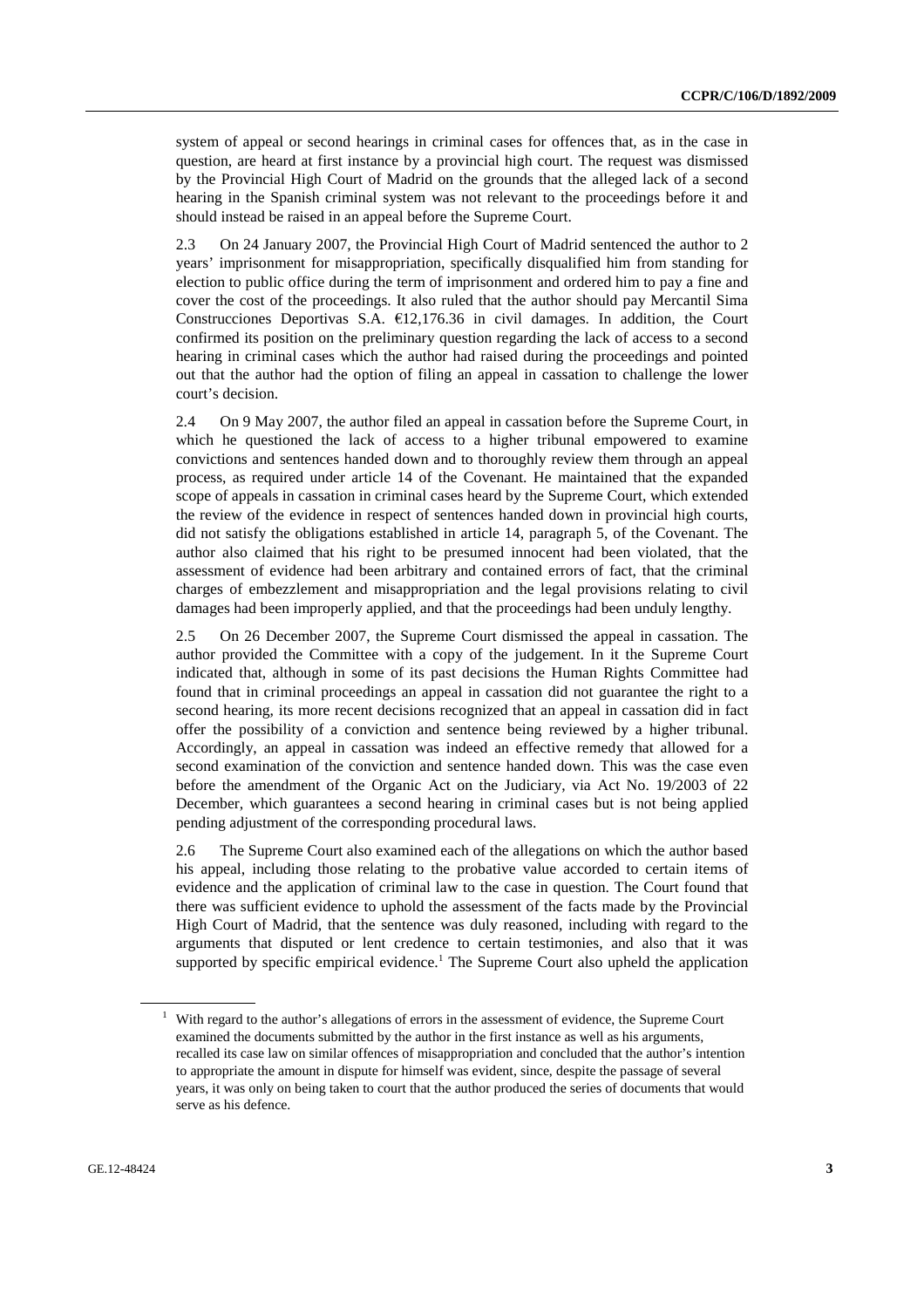of the aggravated form of embezzlement defined in article 250, paragraph 6, of the Criminal Code, which establishes that aggravating circumstances apply when the amount embezzled exceeds €36,000. It noted, however, that the Provincial High Court of Madrid had not specifically explained the grounds for the sentence handed down, for which reason it proceeded to rectify this omission, detailing the criteria that justified the author's sentence and concluding that the sentence was correct and proportionate to the seriousness of the offence. With regard to the allegations of undue delay in the proceedings, the Supreme Court observed that the complaint had been submitted on 12 February 2004, that the order which had concluded the investigation and had signalled the switch to a summary procedure had been issued on 22 June 2005, and that the first instance judgement had been served on 24 January 2007. Thus, there had been no period of procedural inactivity and for this reason it could not be considered that the proceedings were unduly prolonged.

2.7 The author submitted an application for *amparo* to the Constitutional Court on 10 March 2008. The application questioned the probative value accorded to the evidence presented in the criminal proceedings before the Provincial High Court of Madrid and subsequently before the Supreme Court, and maintained that the proceedings were in violation of the right to be presumed innocent and the right to a duly reasoned court judgement established in article 24, paragraph 2, of the Constitution. As part of his allegations, the author observed that the criminal proceedings did not guarantee his right to have his conviction and sentence reviewed by a higher tribunal, in accordance with the obligations established in the Covenant. He added that he was not unfamiliar with recent case law but that, in his opinion, it should not be applied until the necessary legislative reforms had been adopted to ensure that the legal system provided for the right to a second criminal hearing.

2.8 In a ruling issued on 15 December 2008, the Constitutional Court decided not to admit the application for *amparo* on the grounds that the author had not satisfied the requirement to demonstrate the constitutional significance of the case, as established in article 41, paragraph 1, of Organic Act No. 6/2007 of 24 May on the Constitutional Court.

2.9 The author claims that he has exhausted all domestic remedies as required to satisfy the provisions of article 5, paragraph 2 (b), of the Optional Protocol.

#### **The complaint**

3.1 The author maintains that the State party violated its obligation under article 14, paragraph 5, of the Covenant, in that it denied him the right to appeal and to have his conviction and sentence reviewed by a higher tribunal. In the Spanish legal system, provincial courts are first instance courts that hear criminal cases seeking a prison sentence exceeding 6 years and 1 day. A sentence handed down in a provincial court can only be appealed in cassation before the Supreme Court. However, appeals to the Supreme Court are restricted in their scope, as the Court is not empowered to review the entire proceedings that gave rise to the provincial court's judgement. Thus, there being no means to appeal against the first instance judgement, the State party violated the requirement established under article 14, paragraph 5, of the Covenant.

3.2 The author adds that the preamble to Organic Act No. 19/2003 of 23 December, amending the Organic Act on the Judiciary, admitted the need to guarantee a second hearing in criminal cases, and proposes that the criminal divisions of the High Courts of Justice should review the first instance decisions reached in provincial courts, and that the National High Court should be endowed with an appeals division. This amendment was intended to settle the debate that had arisen as a result of the Human Rights Committee's position on the State party's system of review in cassation. However, at the time of the communication's submission, the Act had yet to be implemented because of the lack of implementing regulations.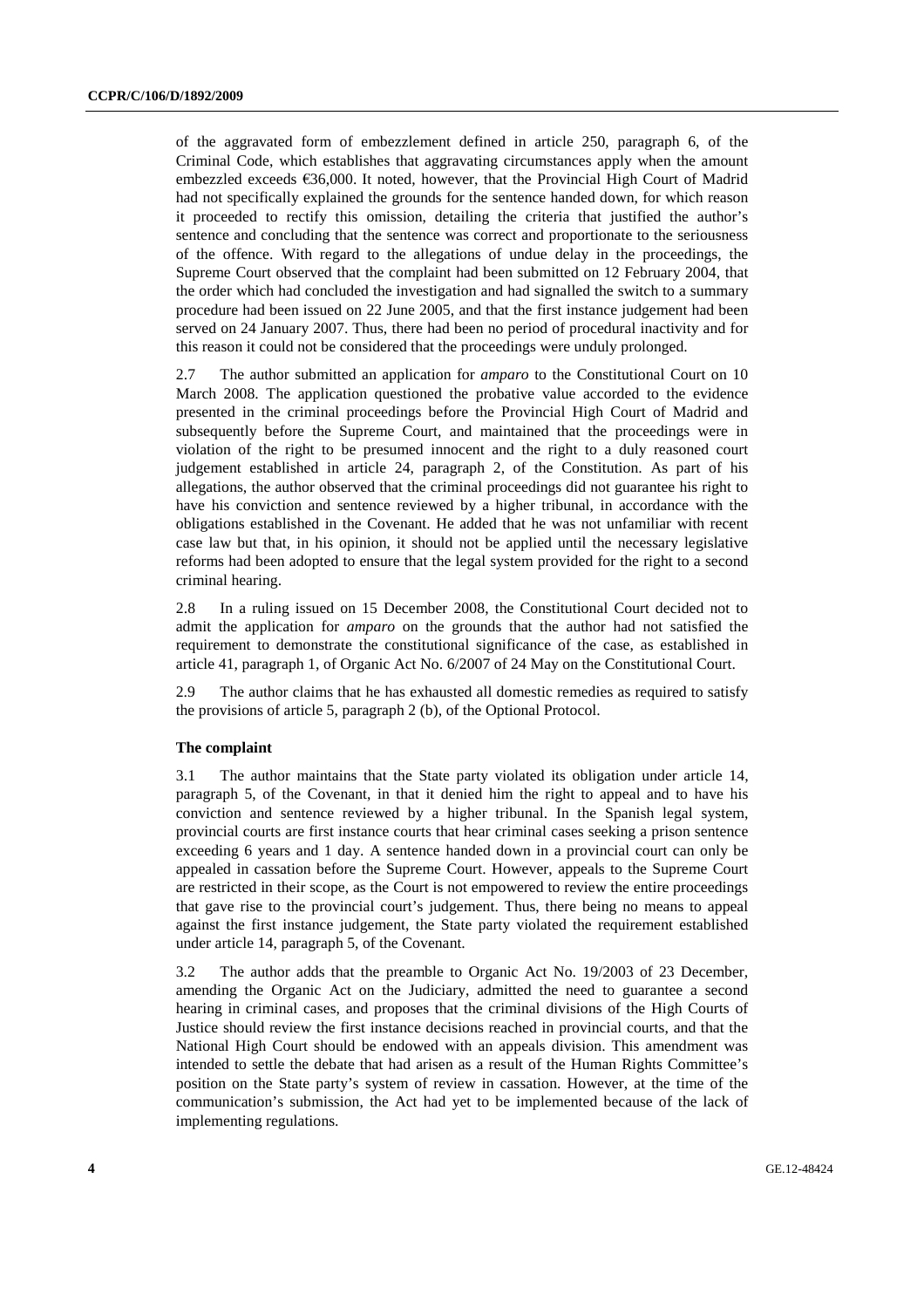#### **State party's observations on admissibility and on the merits**

4.1 On 5 October 2009, the State party submitted its observations on admissibility to the Committee and asked for the communication to be declared inadmissible under article 2 and article 5, paragraph 2 (b), of the Optional Protocol on the grounds of non-substantiation and non-exhaustion of domestic remedies, respectively.

4.2 Domestic remedies were not exhausted in relation to article 14, paragraph 5, of the Covenant, as the application for *amparo* filed with the Constitutional Court was dismissed owing to an inexcusable error attributable to a lack of procedural expertise on the part of the author, in that he failed to explain in his petition the special constitutional significance of the application.

4.3 The author's claims in relation to article 14, paragraph 5, of the Covenant are insufficiently substantiated since, in response to the author's appeal in cassation, the Supreme Court examined the assessment of the evidence conducted by the Provincial High Court of Madrid, considering, in particular, whether it had interpreted any of the facts erroneously or had failed to take any of them into account. In its judgement, the Supreme Court indicated that "this court of cassation reviews not only the legitimacy of the evidence on which the judgement is based but also whether it is sufficient to satisfy the requirements associated with the right to be presumed innocent, as well as the reasonableness of the conclusions reached and the term of the sentence served". It adds that, in the past, the Committee had declared communications relating to violations of article 14, paragraph 5, of the Covenant inadmissible on the grounds of insufficient substantiation.<sup>2</sup>

5.1 On 11 February 2010, the State party submitted its observations on the merits of the communication and asked the Committee to declare the communication inadmissible or, alternatively, to declare that there has been no violation of the Covenant.

5.2 The State party reiterates the arguments put forward with regard to the admissibility of the communication. It adds that in the judgement issued on 26 December 2006, the Supreme Court partially dismissed the appeal in cassation because, after assessing the facts on which the Provincial High Court's ruling was based, it had concluded that the factum, on which the author's criminal responsibility was established, should be accepted. This demonstrates the thoroughness of the Supreme Court's review in cassation of convictions and sentences handed down by a lower court. In similar cases, the Committee ruled that the review in cassation was, in the specific case, sufficient to satisfy the requirements of article 14, paragraph 5, of the Covenant.<sup>3</sup>

<sup>2</sup> The State party refers to the Committee's case law in relation to communication No. 1305/2004, *Villamón Ventura v. Spain*, decision on admissibility adopted on 31 October 2006; communication No. 1489/2006, *Rodríguez Rodríguez v. Spain*, decision on admissibility adopted on 30 October 2008; and communication No. 1490/2006, *Pindado Martínez v*. *Spain*, decision on admissibility adopted on 30 October 2008. 3

The State party refers to the Committee's case law in relation to communication No. 1389/2005, *Bertelli Gálvez v. Spain*, decision on admissibility adopted on 25 July 2005; communication No. 1399/2005, *Cuartero Casado v. Spain*, decision on admissibility adopted on 25 July 2005; communication No. 1323/2004, *Lozano Aráez et al. v. Spain*, decision on admissibility adopted on 28 October 2005; communication No. 1059/2002, *Carvallo Villar v. Spain,* decision on admissibility adopted on 28 October 2005; communication No. 1156/2003, *Pérez Escolar v. Spain*, decision on admissibility adopted on 28 March 2006; and communication No. 1094/2002, *Herrera Sousa v. Spain*, decision on admissibility adopted on 27 March 2006.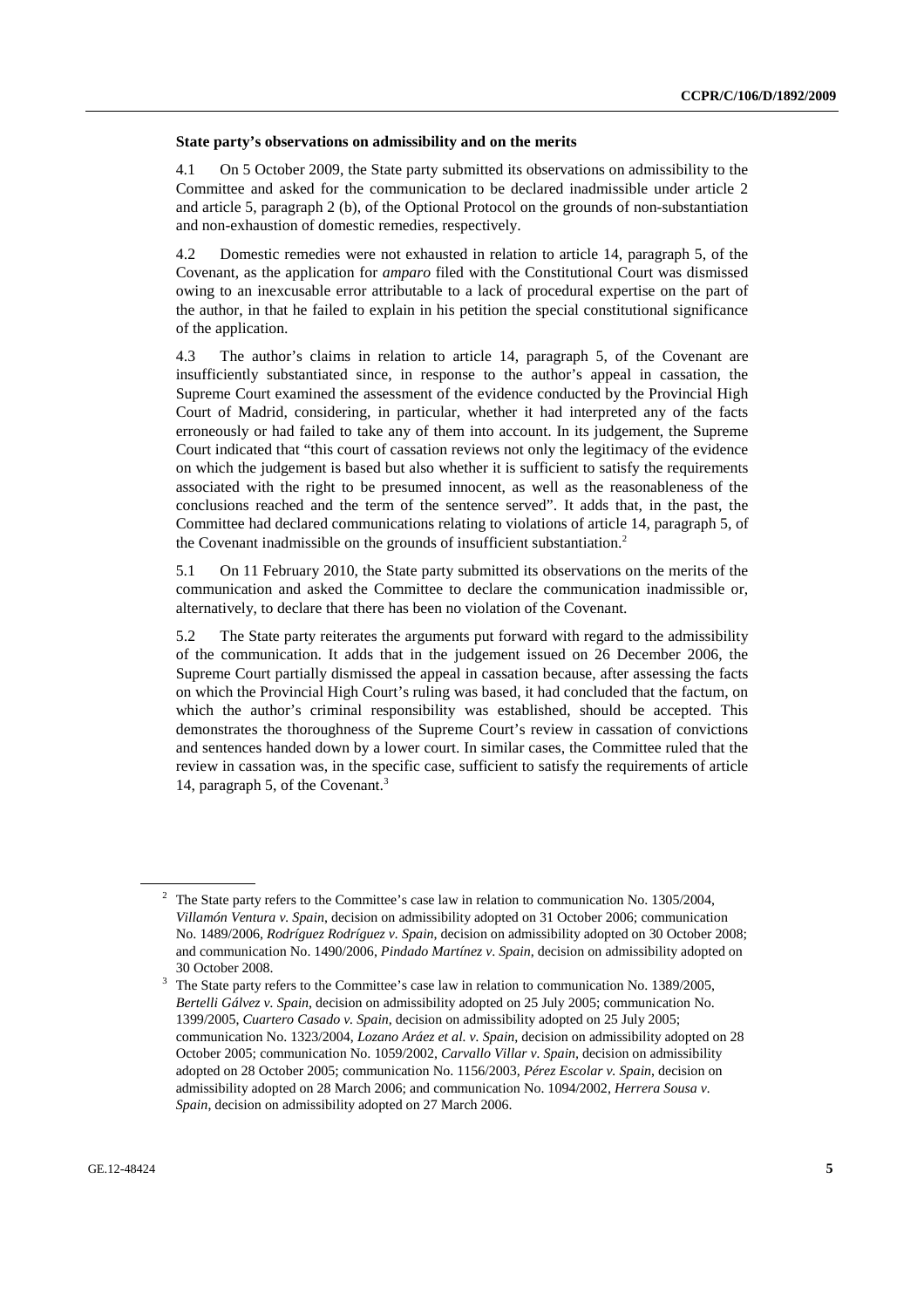#### **Author's comments on the State party's submission**

6.1 The author submitted his comments on the State party's observations on the admissibility of the communication on 15 March 2010.

6.2 The author reiterates that the violation by the State party of the right to a second hearing in criminal cases was clearly demonstrated in 2000, when the Committee ruled that appeals in cassation did not satisfy the obligation established in article 14, paragraph 5, of the Covenant. Subsequently, on 29 March 2005, the Committee upheld its position and ruled that the Spanish legal system did not guarantee a second hearing in criminal cases in military courts.4

6.3 The author claims that he has exhausted all domestic remedies. He maintains that an application for *amparo* is not a remedy that must be exhausted since it is not an effective remedy. Although the applicant has not previously made any application for *amparo*, the Committee has considered the merits of similar communications and the case law of the Constitutional Court is consistent in maintaining that an appeal in cassation satisfies the requirements of the Covenant in relation to the right to a second hearing in criminal cases.

#### **Issues and proceedings before the Committee**

#### *Consideration of admissibility*

7.1 Before considering any claim contained in a communication, the Human Rights Committee must decide, in accordance with rule 93 of its rules of procedure, whether the communication is admissible under the Optional Protocol to the Covenant.

7.2 As required under article 5, paragraph 2 (a), of the Optional Protocol, the Committee has ascertained that the same matter is not being examined under another procedure of international investigation or settlement.

7.3 The Committee notes the State party's argument that the communication is inadmissible under article 5, paragraph 2 (b), of the Optional Protocol because the author did not exhaust domestic remedies, as his application for *amparo* was dismissed by the Constitutional Court owing to an inexcusable error attributable to the author, in that he failed to explain in his petition the special constitutional significance of the application. The Committee recalls that it has consistently held that only those remedies that have a reasonable prospect of success need to be exhausted. In the specific circumstances, the application for *amparo* had no reasonable prospect of succeeding with regard to a possible violation of article 14, paragraph 5, given the Constitutional Court's case law on appeals in cassation. The Committee therefore considers that there is nothing to prevent it from considering the present communication under article 5, paragraph 2 (b), of the Optional Protocol.<sup>5</sup>

7.4 The Committee notes the author's allegations that he was denied the right to have his conviction and sentence reviewed by a higher tribunal, since he had access only to an appeal on cassation before the Supreme Court, which effectively denied him the right to appeal against the sentence handed down by the Provincial High Court of Madrid. The Committee further notes the State party's arguments that, as the Supreme Court indicated in

<sup>4</sup> The author refers to the Committee's case law in relation to communication No. 1104/2002, *Martínez Fernández v. Spain, Views adopted on 29 March 2005.* 

<sup>&</sup>lt;sup>5</sup> See communication No. 1101/2002, *Alba Cabriada v. Spain*, Views adopted on 1 November 2004, para. 6.5; communication No. 1555/2007, *Suils Ramonet v. Spain*, decision on admissibility adopted on 27 October 2009, para. 6.3; and communication No. 1617/2007, *L.G.M. v. Spain*, decision on admissibility adopted on 26 July 2011, para. 6.3.